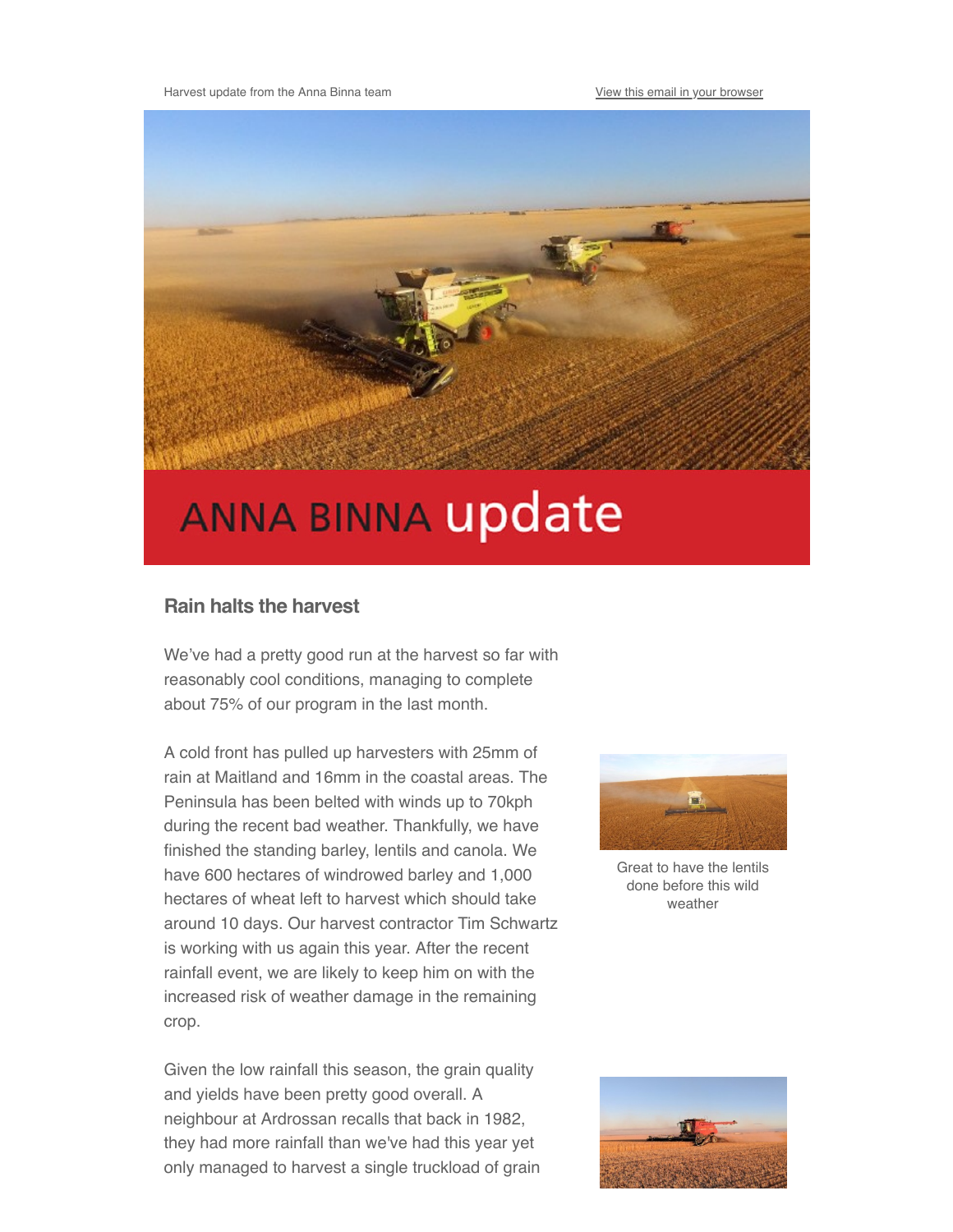from the entire farm. This year the barley could produce 2.5 tonnes per hectare (15 bags per acre) in this environment. Thankfully, our cropping systems of today are more efficient in producing reasonable yields despite minimal rainfall.

This year we are operating two CLAAS harvesters. These machines are produced in the UK and they perform very well harvesting large crops with high stubble loads in cool conditions. They are fitted with tracks instead of the traditional dual wheels. The tracks reduce the compaction of the soil in the paddocks and the grain tank can hold 12 tonnes of wheat, which is 25% more than the machines on tyres.

We opted to have the machines fitted with a new automation package called CEMOS AUTOMATIC. This technology only became available this season and it uses a high definition camera system to monitor the quality of the grain by taking a snapshot every 15 seconds. The CEMOS system automatically controls the thrasher, concave and separation system to ensure the machine produces a perfect grain sample all day, in any conditions, with no input from the operator. It also monitors any grain loss and the machine continually updates aiming to increase its ground speed and limit grain loss all day. It's amazing technology that reduces the reliance on the operator. We feel it increases our work rate by around 25% – it's physically impossible for an operator to match this performance as well as focus on the grain quality and limit any grain loss.

Tim Schwartz helping out with his Case machine



This year we harvested the canola standing instead of windrowing, delivering higher yield



The CEMOS auto is delivering great productivity gains & a great grain sample

## **Commodity markets**

Our commodity markets continue to be highly volatile. Up until this week, the prices for both wheat and barley were still \$40 a tonne above the export market, with strong demand for grain for use in the domestic market on the east coast of Australia. This week, the barley market has dropped \$60 a tonne with China launching an anti-dumping investigation into barley imports from Australia. This was politically motivated after the Australian government signed a security and infrastructure deal to counter China's influence in the



Tom tipping lentils into the grain shed